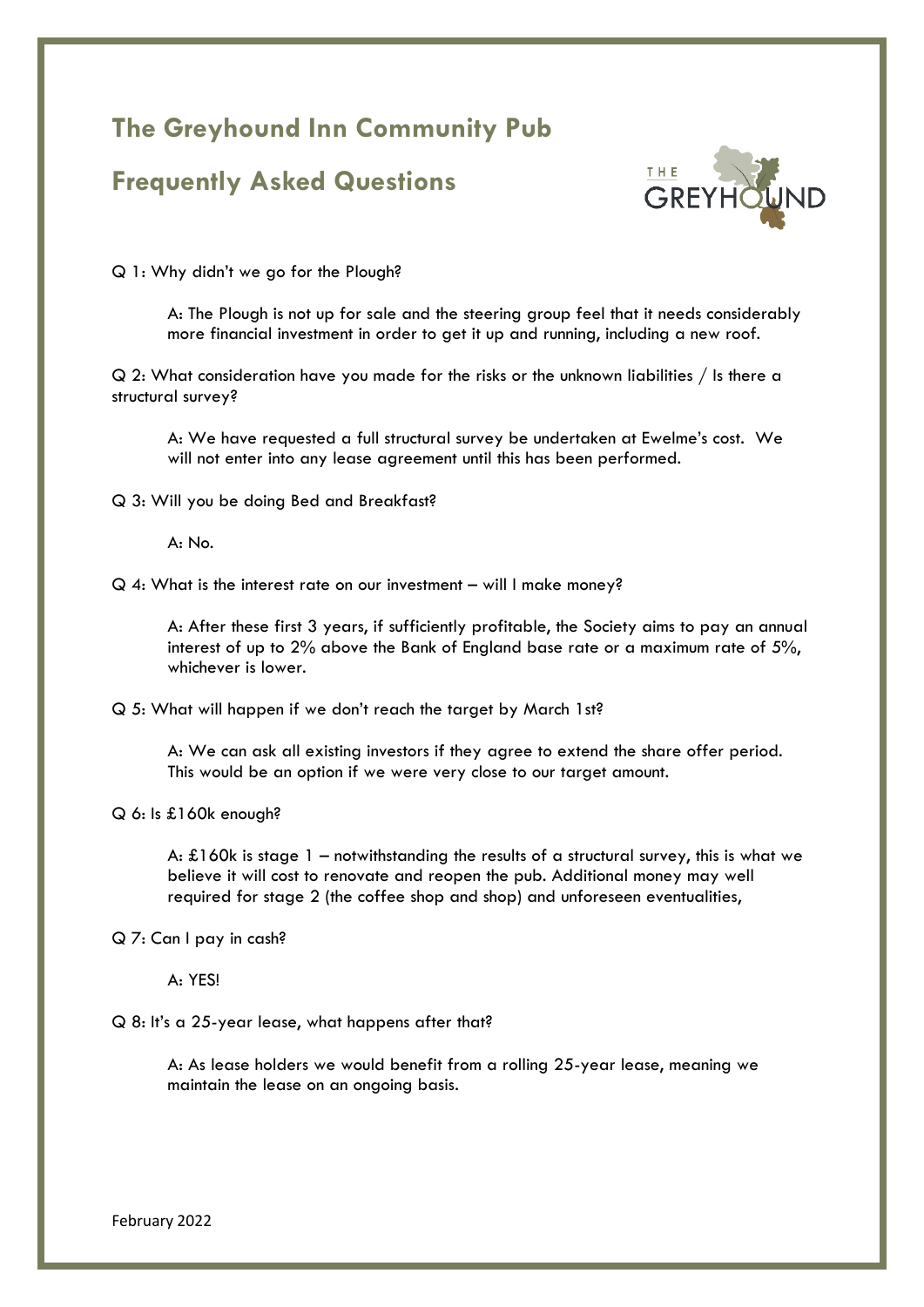Q 9: Will I get my money back?

A. please refer to  $Q$  4. Should the pub be in profit after 3 years there is an opportunity to get a return on investment or even ask for your investment back. This is at the discretion of the Management Committee, who will at all times prioritise ongoing financial sustainability

Q 10: Can I sell my shares to a friend or family member?

A: No, shares cannot be sold or transferred.

Q 11: Why is the minimum buy in £250?

A: We were advised by the Plunkett Foundation that a minimum of £250 was the right minimum investment figure to support the project and help us meet our goal. If you cannot commit this amount, we would gratefully accept donations of amounts under £250. These would not receive voting rights but would be treated in the same way as share applications and be returned should we not achieve our fundraising target.

Q 12: What happens if the community doesn't raise the £160k?

A: The project will not go ahead and the community will need to wait to see what Ewelme does with the current lease holders and the building in the long run.

Q 13: Can you really turn around the pub from start to opening in 2 months?

A: Our aim is to re-open the pub as soon as possible. The timescale will very much depend on the extent of dilapidations when we take over the lease and the results of a survey. We will not achieve everything in such a short timescale, but we will aim to do our best to get the pub open as soon as we can.

Q 14: Is everything ready to go if you get the funds?

A: yes, we have everything in place to hit the ground running if we get the funds. We cannot speak for Ewelme on this point, but they are aware of our objectives.

Q 15: Will the pub be sustainable in both local supply chain and environmental matters?

A: It is our aim that, to the best of our ability, The Greyhound Inn is run sustainably, in an environmentally friendly manner and will support the local supply chain. Such detail is a way off being sorted out, but we have a commitment to this approach.

Q 16: What personal gains do the Management Committee set to make from the setting up of the pub?

A: There are no personal gains for the Management Committee. We have undertaken to lead the project for the good of the village and will not benefit in any way financially or personally.

February 2022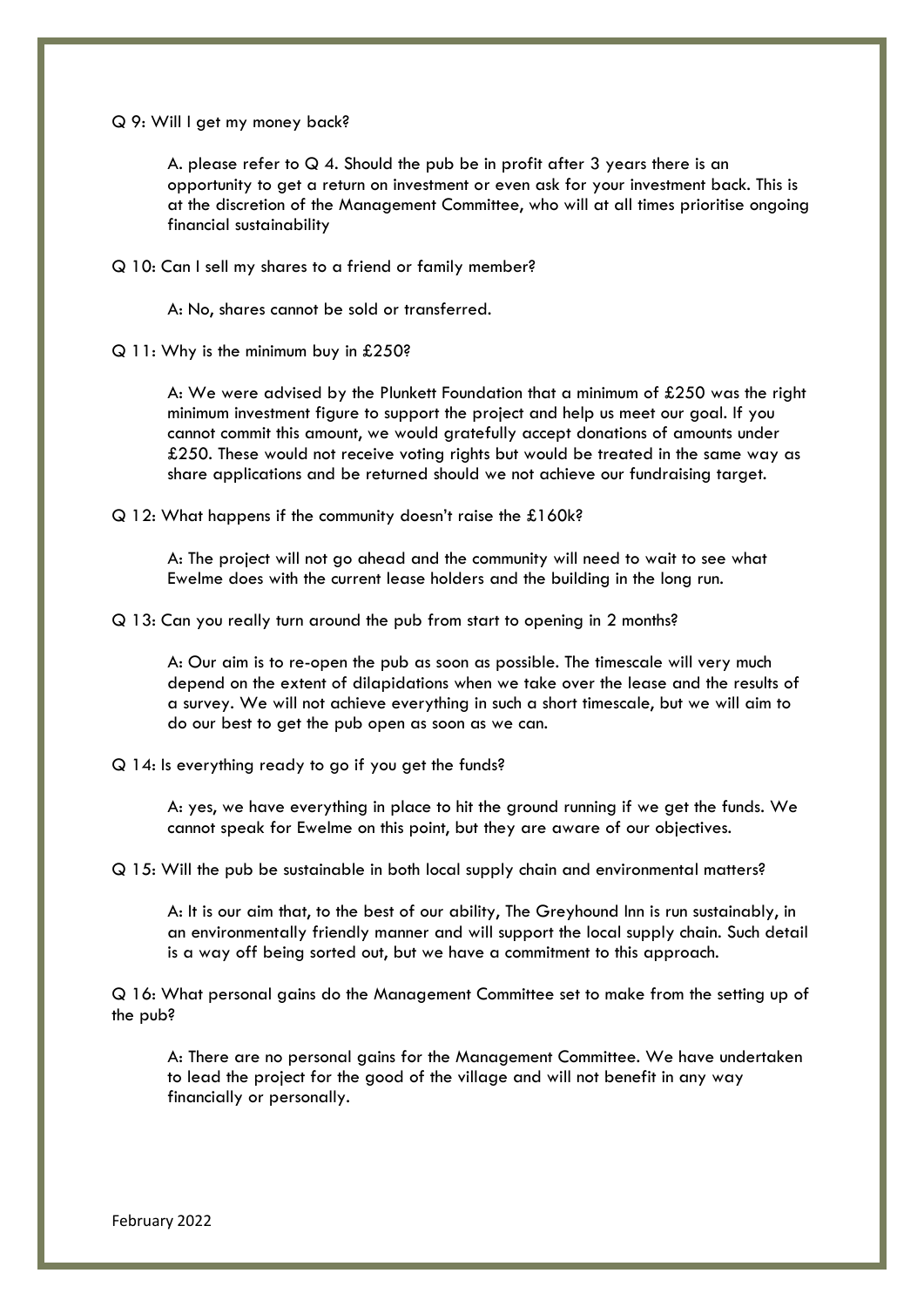Q 17: Do I have to live in the village to invest?

A: No, we accept investments from outside the village, and in fact have already received some from further afield.

Q 18: Who does Ewelme feel is responsible for the dilapidations?

A: Ewelme are clear that the terms of the lease places responsibility with the leaseholders, currently Richard & Suwanna.

Q19: Can the current tenants simply walk away from their responsibilities at the end of the lease?

A: Ewelme have assured us that Richard & Suwanna will not be allowed to walk away from their responsibilities and will be held accountable. The method and timing of this enforcement is currently being discussed.

Q 20: Do the current tenants have a Limited Company that they could declare insolvent or are the personally responsible for the lease?

A: The lease is registered directly to Richard and Suwanna as individuals rather than through a Limited Company.

Q 21: Will investors be personally liable for the finances of the pub if the community were to take over the lease?

A: No, the Community Benefit Society in a sense ringfences us from direct personal liability and would be folded in the event that this was required.

Q 22: Are we dealing solely with Suwanna as she seems to hold the purse strings and be the one with the business sense?

A: Yes, all negotiations are now being directed directly to Suwanna.

Q 23: What happens if Richard and Suwanna take flight?

A: Then the reparations to the building become the sole issue of Ewelme. If of course they want a building that can be opened as a pub that meets all their Health and Safety responsibilities

Q 24: Are you confident that Ewelme will uphold the criteria of the lease regarding handing the pub back in a serviceable condition?

A: We have been assured by Ewelme that the current Tenants are liable for upholding the lease in full and will be brought to task should they reject the reverse premium offer.